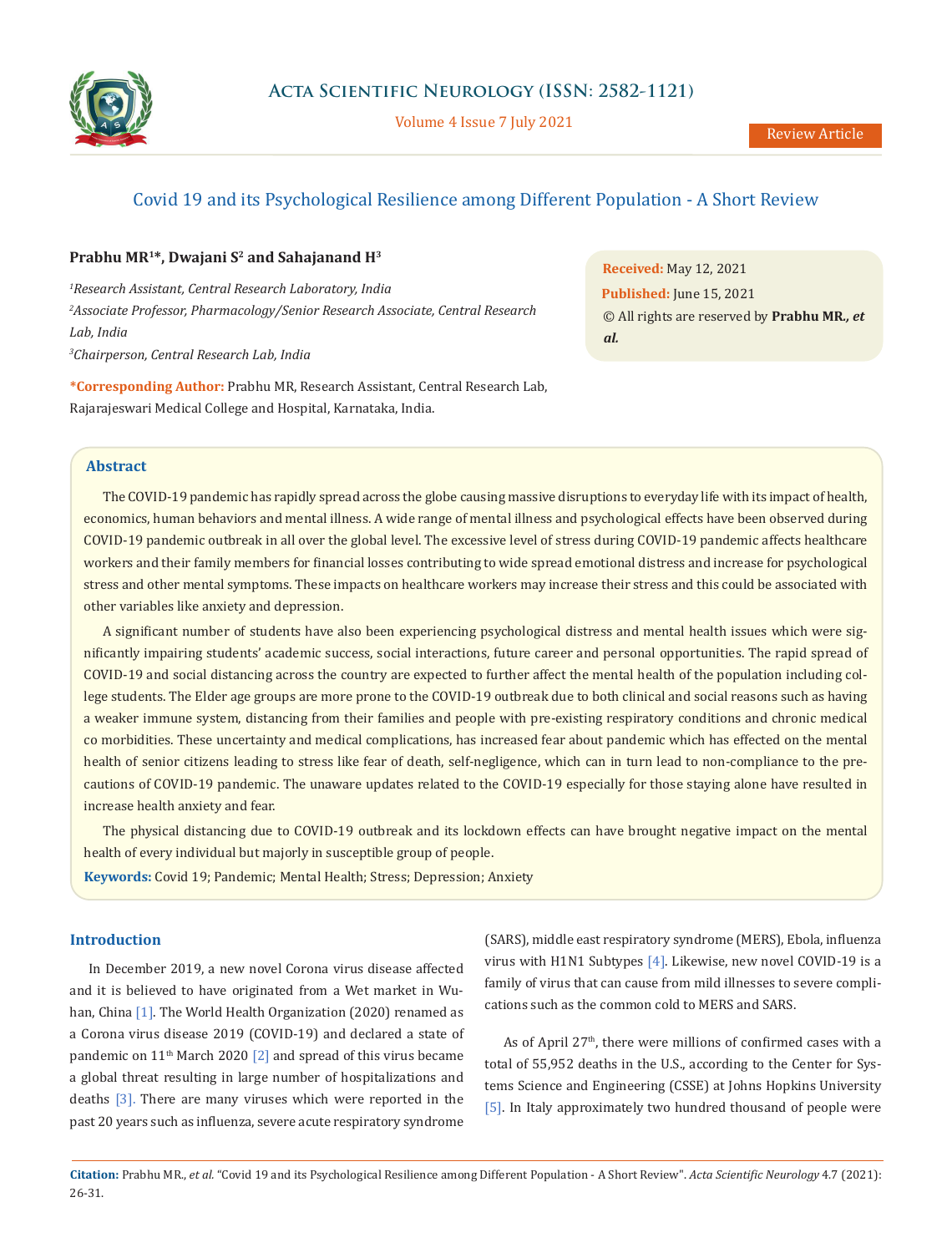infected due to spread of Corona virus  $[6]$ . In India, there were millions of cases confirmed with total of 8313876 and 123611 deaths [7]. The spread of the virus is immensely due to lack of unavailability of medicine and the situation has turned worrisome. Moreover, most of the world's population has been put under lockdown with restricted movement to reduce the rapid spreading of the virus [8] and people have been strictly advised to stay-at-home, closing educational institutions, businesses and public spaces, maintaining social distance, wearing of mask and to sanitize their hands frequently.

In India, entire nation was lockdown from 25 March 2020 to 14 April 2020 and extended later in national response of growing number of cases till 3 May 2020 to reduce the transmission of virus  $[9]$ . The signs and symptoms of COVID-19 may appear from 2nd day to 14 days after exposure, called the incubation period. The symptoms can be Fever, Cough, and Tiredness. The early signs and symptoms of Covid-19 may include a loss of taste or smell and other symptoms can include shortness of breath or difficulty breathing, muscles aches, chills, sore throat, runny nose, headache, chest pain and less common symptoms have been reported such as rash, nausea, vomiting, and diarrhea. The severity of COVID-19 symptoms can range from very mild to severe. Older people were more prone to have a higher risk of serious illness from COVID-19 and Children have similar symptoms like adults and generally have mild illness. The person with existing chronic medical conditions such as heart diseases, cancer, Type-2 diabetes, chronic kidney disease, weakened immune system, asthma, liver disease and chronic lung diseases also have a higher risk of serious illness [10].

The COVID-19 pandemic has rapidly spread across the globe causing massive disruptions to everyday life with its impact of health, economics, human behaviors and mental illness [11]. A wide range of mental illness and psychological effects have been observed during COVID-19 pandemic outbreak in all over the global level. At the individual level, people are more scared of hospitalization, getting viral infection or of dying and feeling helpless [12]. The pandemic effect on the public mental health is leading to psychological crises such as anxiety, depression, or insecurity. The widespread fear and high risk perceptions not only leads to mental distress but also drive protective behavior change in response to the threats of medical workers and also in the general population [13]. A study by Brooks., *et al*. reported the effect of quarantine on the mental health of patient's, with negative impact to psychological effects including post-traumatic stress symptoms, confusion, anger, mood swing, insomnia, longer quarantine duration, frustration, inadequate information, financial loss [14]. A study by Neir., *et al.* showed that frequent media exposure may cause distress [15]. There are studies conducted in China which reported that unknown nature of virus can lead to mental disorders due to the pathogenicity of the virus, the rate of virus spread resulting high mortality rate [16].

The COVID-19 pandemic may affect the mental health of individuals at various levels in infected patients, health care workers, families, children, students, patients with mental illness and even workers in other sectors [17]. In this study, we address the effects of COVID-19 pandemic on mental health of different people, its impact on the prevalence of stress, anxiety, and depression, their relationship on psychological resilience of different peoples, behavioral changes and stress since the lockdown.

## **Effects of pandemic on mental health of health care professionals**

Stress classically refers to "bodily process that results from circumstances that plays physical or physiologic demands on an individual". The Previous studies reported with high stress level on health care workers during past pandemic (SARS and MERS) [18]. The excessive level of stress during COVID-19 pandemic affects healthcare workers and their family members for financial losses contributing to wide spread emotional distress and increase for psychological stress and other mental symptoms [19]. These impacts on healthcare workers may increase their stress and this could be associated with other variables like anxiety and depression. A recent study was found that health care workers responsible for the care of COVID-19 patients were more likely to develop symptoms of depression, anxiety, insomnia, and distress [20]. In Indian scenario, many causative factors such as contact with affected patients, forced redeployment to look after affected patients, inadequate training, fear of quarantine particularly in staff with children at home and infected family member and societal stigma against hospital workers seem to be particularly relevant for increased stress level during pandemic [21].

The recent study in India were shown that health care workers working in high-risk hospital based environment demonstrated significantly greater pandemic-related burnout (state of physical, emotional, and mental exhaustion that are emotionally demand-

**Citation:** Prabhu MR., *et al.* "Covid 19 and its Psychological Resilience among Different Population - A Short Review". *Acta Scientific Neurology* 4.7 (2021): 26-31.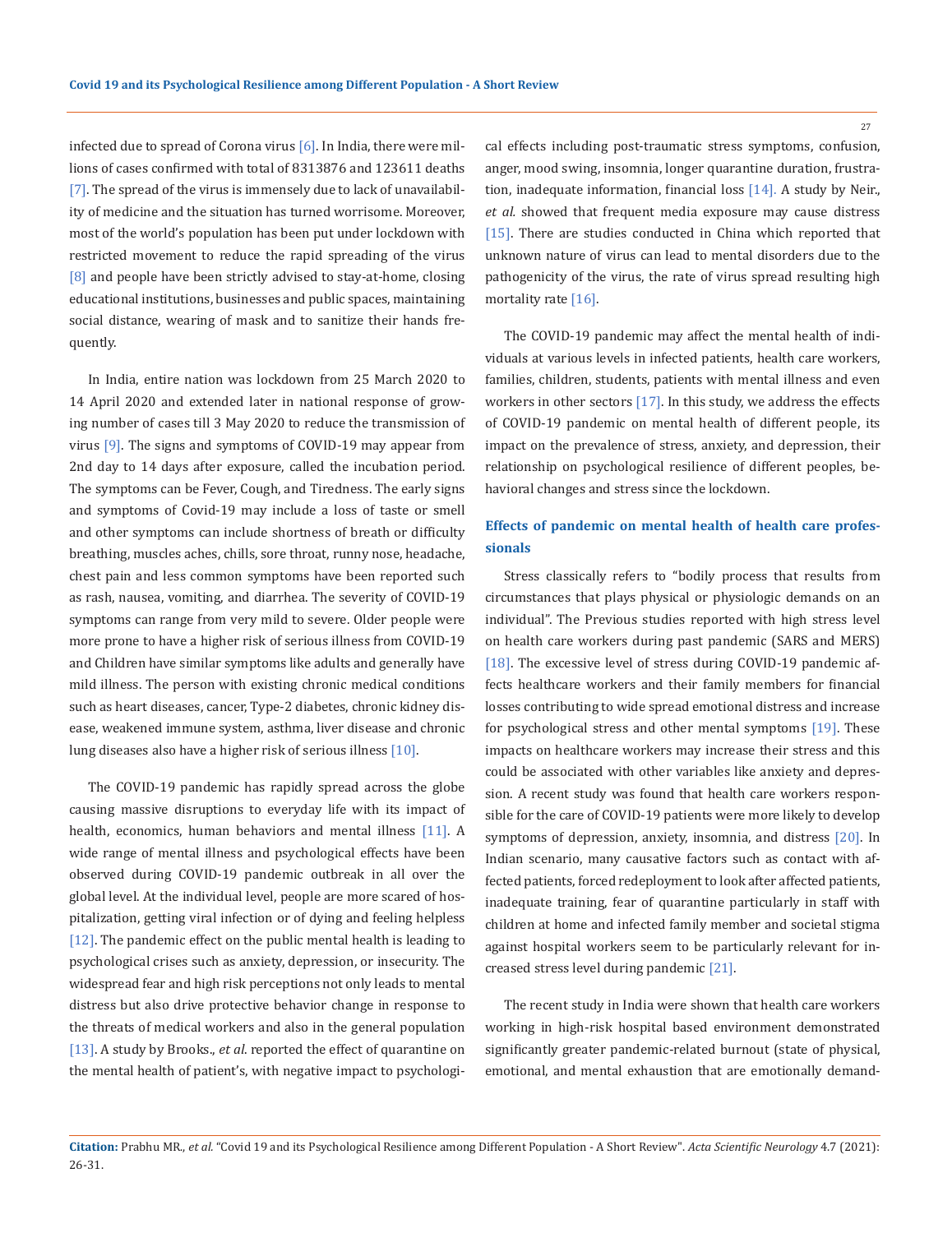ing) compared to personal workers [22]. In particular, health care professionals did not deny in working even in a critical situation, they took risk to be affected by COVID-19; therefore they may be considered as one of the most helpless professionals to develop psychological stress and mental health symptoms like anxiety and depression [23].

#### **Effects of pandemic on mental health of students**

The COVID-19 pandemic affected the school and college students in worldwide by different aspects such as physical, emotional, psychological and financial manner [24]. Moreover, significant number of students was experiencing psychological distress [25] and mental health issues which were significantly impairing students' academic success, social interactions, future career and personal opportunities. The rapid spread of COVID-19 and social distancing across the country are expected to further affect the mental health of the population including college students.

A study conducted in New Jersey have reported that number of students have tested positive for COVID-19 in some schools, colleges and universities [25]. The widespread transmission of the COVID-19 virus, educational institutions across the country have closed and rapidly switched to online learning  $[26]$ . In a short period of time, student's lives have dramatically adjusted to new living circumstances and adapt to online learning platforms. The online learning increased stress level among students as they cannot follow the interaction and experiences such as practical labs or artistic performance. Some students may have difficulties with assessed to computer and internet at home [27,28].

In India, the widespread of corona virus transmission has led to school closures and strict containment measures resulting on more families are relying on digital technology to keep children learning, entertained and connected to the world but not all children have the necessary knowledge and skills to keep themselves safe online" [29]. The online learning platforms help the students to get full access of the study material and allow them to engage in online classes and interact with the teachers like the physical classroom setting [30]. The merit of online learning encourages more productive use of time, greater access to experts (nationally and internationally) 24/7 at their own time, teaching various classes simultaneously, useful to some emergency service personnel like police, doctor, nurses and physically handicapped learners who can learn at home. There are several disadvantages on online learning leads to laziness with lack of self discipline, relationship between students and teachers may hamper. Moreover, online classes are explored more hours on computer screen and smart phones due to the pandemic situation resulting headaches, eye problems and stress on their mental health.

 A recent study found that more than 50% of students are affected by stress and their mental health due lockdown and are also stressed for their study because of not comfortable with online classes [31]. In a past study on the stress level of the student in Indian were reported that mild stress was present in 10%, moderate stress was 7.6% and 6.8% had severe stress [32]. A study on medical student in Mumbai, India was observed the presence of perceived stress in 73% of students [33]. A recent paper have examined the stress on the students in accessing campus platforms due to high work load in online learning thus causing a frustration among students and on the other hand system crashes contributing to more stressor [34]. Therefore, the consequences of online learning might affect the student's progress and increased level of stress, anxiety surface and student achievement.

## **Effects of pandemic on mental health elders and people with disabilities at risk**

The Elder age groups are more prone to the COVID-19 outbreak due to both clinical and social reasons such as having a weaker immune system, distancing from their families and people with preexisting respiratory conditions and chronic medical co morbidities. The Elder age group between 60 - 69 years is more likely have COV-ID-19 infection and may develop serious life threatening condition even if they are in good health and thereby increase fatality rate [35]. There are several factors which have influenced the mortality rate due to COVID-19 such as improper pulmonary involvement, multi organ dysfunction and septicemia in older age group. In recent study, age group of 55 years and above had three times higher risk of mortality and also increased hospitalization, improper pulmonary involvement, delayed recovery, acute disease progression and increased comorbidities of diabetes, hypertension and cardiac problems [36]. These uncertainty and medical complications has increased fear about pandemic which has effected on the mental health of senior citizens leading to stress like fear of death, selfnegligence, which can in turn lead to non-compliance to the precautions of COVID-19 pandemic. The unaware updates related to the COVID-19 especially for those staying alone have resulted in increase health anxiety and fear.

**Citation:** Prabhu MR., *et al.* "Covid 19 and its Psychological Resilience among Different Population - A Short Review". *Acta Scientific Neurology* 4.7 (2021): 26-31.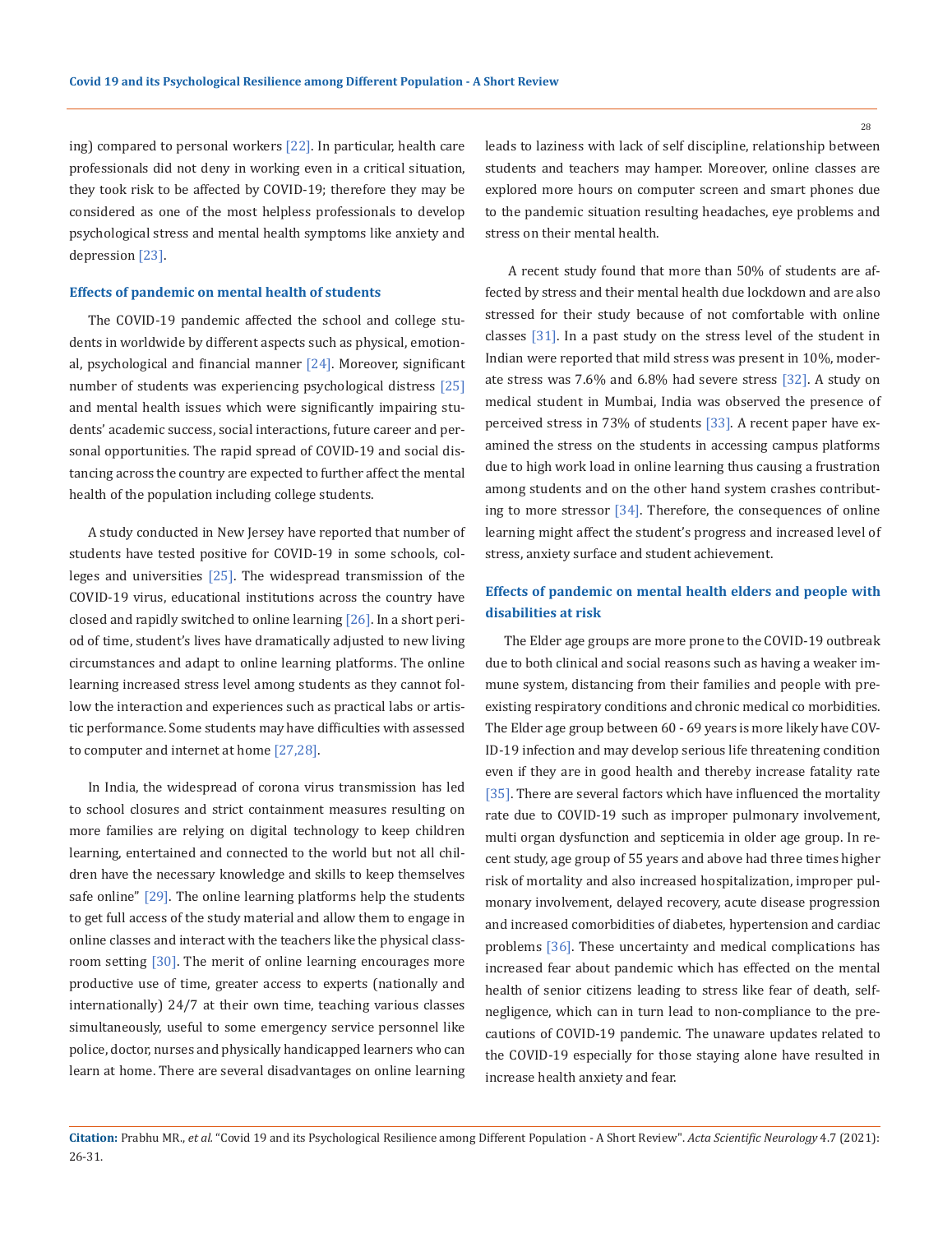On the other hand, the effects of quarantine leading to loneliness, social distancing from their families and friends can have long-lasting psychological effects and loneliness is a potent risk factor for anxiety, depression and cognitive disorders with lack of physical activity [37]. A recent study showed increased incidence of depressive disorder and posttraumatic stress disorder in the elder groups [38]. People those who are physically challenged may have an impact of causing mental illness during COVID-19 crisis. A study showed that disabled people harder to access critical medical supplies which can become even more challenging in past pandemics [39]. There are some people with disabilities which were reported with higher levels of social isolation resulting intensified feelings of loneliness and physical distancing have been associated with increases in stress, anxiety, heart disease, dementia and other health problems  $[40]$ . The adequate research on the impact of CO-VID-19 on disability community is not yet available due to lack of data on rates of infections, outcomes and deaths disaggregated by disability, age, race and income and among other factors.

However, many people with disabilities are healthy while some have underlying secondary aspect of their disability such as suppressed immune systems or respiratory problems, skin breakdown or urinary tract infection have an increase risk of severe symptoms associated with COVID-19  $[20]$ . The current pandemic can cause additional stress and fears of people with disability. A recent study conducted in Nepal, India was reported that elevated levels of anxiety and depression than stress was reported by the participants with different levels of disability. Significantly, the highest levels of depression, anxiety, and stress were reported by participants with mental or psychosocial disabilities and least level of anxiety, depression was reported by participants with intellectual disability. The highest level of perceived social support was reported to voice and speech related disability group and the lowest with intellectual disability [41].

#### **Psychological resilience in the COVID-19 pandemic**

Psychologists defined resilience as the process of adapting well in the face of adversity, trauma, tragedy, threats or significant sources of stress – such as family and relationship problems, serious health problems or work place and financial stresses. As much as resilience involved "bouncing back" from these difficult experiences it can also involve profound personal growth. The healthcare workers are facing tremendous pressure from COVID-19, especially those who are in contact with suspected or confirmed cases due

to high risk of infection inadequate protection, lack of experience in managing the diseases, significant life style changes [20]. These factors increased the incidence of psychological problems among health care workers such as fear, anxiety, depression and insomnia which can negatively affects work efficiency and long-term wellbeing [42].

### **Conclusion**

Children are likely to develop worry, anxiety and fear; this can include the types of fears that are experienced by adults such as s fear of dying, fear of their relatives dying or a fear of what it means to receive medical treatments. If schools have closed, then children may no longer have fear provided by that environment, now they have less opportunity to be with their friends and get that social support that is essential for good mental well-being. The physical distancing due to COVID-19 outbreak can have negative impact on the mental health of the elderly and disabled individual. Physical isolation at home among family members can put a high risk on mental health. It can cause anxiety and stress and traumatic situation for them. Elderly people depend on young ones for their daily need and self isolation can critically damage the family system. The family members may witness irritating and shouting behavior.

#### **Bibliography**

- 1. Bai Y., *et al*[. "Survey of stress reactions among health care](https://pubmed.ncbi.nlm.nih.gov/15345768/)  [workers involved with the SARS outbreak".](https://pubmed.ncbi.nlm.nih.gov/15345768/) *Psychiatric Services*  [55.9 \(2004\): 1055-1057.](https://pubmed.ncbi.nlm.nih.gov/15345768/)
- 2. WHO. WHO Coronavirus Disease (COVID-19) Dashboard; WHO: Geneva, Switzerland (2020).
- 3. Wang C., *et al*[. "A novel coronavirus outbreak of global health](https://www.thelancet.com/journals/lancet/article/PIIS0140-6736(20)30185-9/fulltext)  concern". *Lancet* [395.10223 \(2020\): 470-473.](https://www.thelancet.com/journals/lancet/article/PIIS0140-6736(20)30185-9/fulltext)
- 4. Ashour HM., *et al*[. "Insights into the recent 2019 novel coro](https://pubmed.ncbi.nlm.nih.gov/32143502/)[navirus \(SARS-CoV-2\) in light of past human coronavirus out](https://pubmed.ncbi.nlm.nih.gov/32143502/)breaks". *Pathogens* [9.3 \(2020\): 186.](https://pubmed.ncbi.nlm.nih.gov/32143502/)
- 5. New Jersey Department of Health. "New Jersey COVID-19 Information Hub" (2020).
- 6. Alessandra Babore., *et al*[. "Psychological effects of the CO-](https://www.ncbi.nlm.nih.gov/pmc/articles/PMC7397939/)[VID-2019 pandemic: Perceived stress and coping strategies](https://www.ncbi.nlm.nih.gov/pmc/articles/PMC7397939/)  [among healthcare professionals".](https://www.ncbi.nlm.nih.gov/pmc/articles/PMC7397939/) *Psychiatry Research* 293 [\(2020\): 113366.](https://www.ncbi.nlm.nih.gov/pmc/articles/PMC7397939/)
- 7. Number of COVID-19 cases in india climbs to 467, Death toll rises to nine. Livemint (2020).

**Citation:** Prabhu MR., *et al.* "Covid 19 and its Psychological Resilience among Different Population - A Short Review". *Acta Scientific Neurology* 4.7 (2021): 26-31.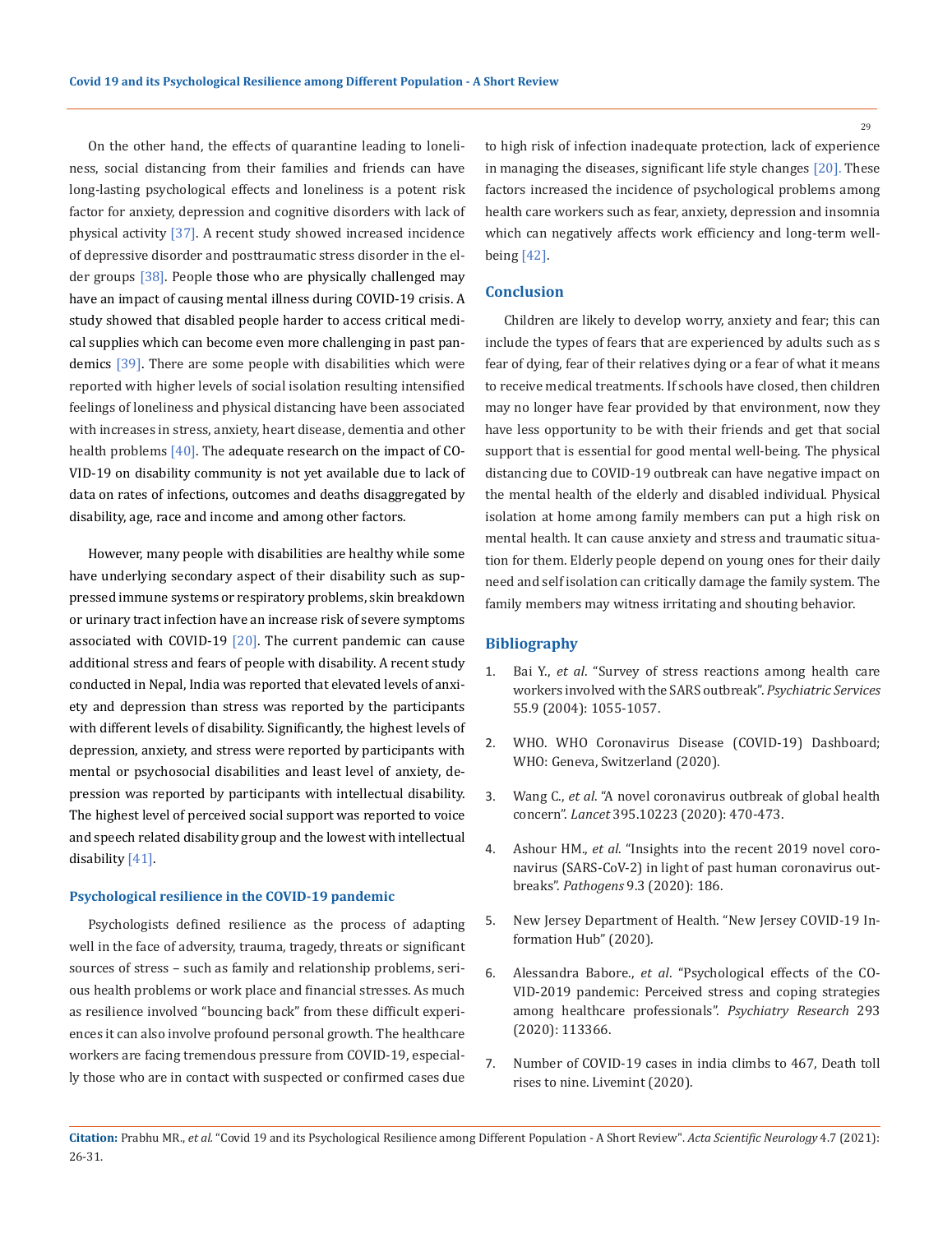- 8. Kaplan J., *et al*[. "A third of the global population is on corona](https://www.businessinsider.in/international/news/a-third-of-the-global-population-is-on-coronavirus-lockdown-x2014-hereaposs-our-constantly-updated-list-of-countries-and-restrictions/slidelist/75208623.cms)[virus lockdown — Here's our constantly updated list of coun](https://www.businessinsider.in/international/news/a-third-of-the-global-population-is-on-coronavirus-lockdown-x2014-hereaposs-our-constantly-updated-list-of-countries-and-restrictions/slidelist/75208623.cms)[tries and restrictions" \(2020\).](https://www.businessinsider.in/international/news/a-third-of-the-global-population-is-on-coronavirus-lockdown-x2014-hereaposs-our-constantly-updated-list-of-countries-and-restrictions/slidelist/75208623.cms)
- 9. [Shankar Das. "Mental Health and Psychosocial Aspects of CO-](https://journals.sagepub.com/doi/full/10.1177/0972063420935544)[VID-19 in India: The Challenges and Responses".](https://journals.sagepub.com/doi/full/10.1177/0972063420935544) *Journal of [Health Management](https://journals.sagepub.com/doi/full/10.1177/0972063420935544)* 22.2 (2020): 197-205.
- 10. Chen N., *et al*[. "Epidemiological and clinical characteristics of](https://pubmed.ncbi.nlm.nih.gov/32007143/)  [99 cases of 2019 novel coronavirus pneumonia in Wuhan, Chi](https://pubmed.ncbi.nlm.nih.gov/32007143/)na: a descriptive study". *Lancet* [395.10223 \(2020\): 507-513.](https://pubmed.ncbi.nlm.nih.gov/32007143/)
- 11. Holmes EA., *et al*[. "Multidisciplinary research priorities for the](https://www.thelancet.com/journals/lanpsy/article/PIIS2215-0366(20)30168-1/fulltext)  [COVID-19 pandemic: A call for action for mental health sci](https://www.thelancet.com/journals/lanpsy/article/PIIS2215-0366(20)30168-1/fulltext)ence". *[Lancet Psychiatry](https://www.thelancet.com/journals/lanpsy/article/PIIS2215-0366(20)30168-1/fulltext)* 7 (2020): 547-560.
- 12. Hall RC., *et al*[. "The 1995 Kikwit Ebola outbreak: lessons hos](https://pubmed.ncbi.nlm.nih.gov/18774428/)[pitals and physicians can apply to future viral epidemics".](https://pubmed.ncbi.nlm.nih.gov/18774428/) *Gen[eral Hospital Psychiatry](https://pubmed.ncbi.nlm.nih.gov/18774428/)* 30.5 (2008): 446-452.
- 13. Bavel JJV., *et al*[. "Using social and behavioural science to sup](https://www.nature.com/articles/s41562-020-0884-z)[port COVID-19 pandemic response".](https://www.nature.com/articles/s41562-020-0884-z) *Nature Human Behaviour*  [4 \(2020\): 460-471.](https://www.nature.com/articles/s41562-020-0884-z)
- 14. Brooks S K., *et al*[. "The psychological impact of quarantine and](https://www.thelancet.com/article/S0140-6736(20)30460-8/fulltext)  [how to reduce it: Rapid review of the evidence".](https://www.thelancet.com/article/S0140-6736(20)30460-8/fulltext) *Lancet* 395 [\(2020\): 912-920.](https://www.thelancet.com/article/S0140-6736(20)30460-8/fulltext)
- 15. [Neria Y and Sullivan GM. "Understanding the mental health ef](https://www.ncbi.nlm.nih.gov/pmc/articles/PMC3637659/)[fects of indirect exposure to mass trauma through the media".](https://www.ncbi.nlm.nih.gov/pmc/articles/PMC3637659/)  *JAMA* [306.12 \(2011\): 1374-1375.](https://www.ncbi.nlm.nih.gov/pmc/articles/PMC3637659/)
- 16. Shigemura J., *et al*[. "Public responses to the novel 2019 corona](https://onlinelibrary.wiley.com/doi/full/10.1111/pcn.12988)[virus \(2019-nCoV\) in Japan: mental health consequences and](https://onlinelibrary.wiley.com/doi/full/10.1111/pcn.12988)  target populations". *[Psychiatry and Clinical Neurosciences](https://onlinelibrary.wiley.com/doi/full/10.1111/pcn.12988)* 74.4 [\(2020\): 281.](https://onlinelibrary.wiley.com/doi/full/10.1111/pcn.12988)
- 17. Ryu S., *et al*[. "An interim review of the epidemiological charac](https://www.ncbi.nlm.nih.gov/pmc/articles/PMC7011107/)[teristics of 2019 novel coronavirus".](https://www.ncbi.nlm.nih.gov/pmc/articles/PMC7011107/) *Epidemiology Health* 42 [\(2020\): e2020006.](https://www.ncbi.nlm.nih.gov/pmc/articles/PMC7011107/)
- 18. Healy S., *et al*[. "Stress in emergency departments: experiences](https://www.researchgate.net/publication/51605518_Stress_in_emergency_departments_Experiences_of_nurses_and_doctors)  [of nurses and doctors".](https://www.researchgate.net/publication/51605518_Stress_in_emergency_departments_Experiences_of_nurses_and_doctors) *Emergency Nurse* 19.4 (2011): 31-37.
- 19. Verma S., *et al*[. "Post- SARS psychological morbidity and stigma](https://www.researchgate.net/publication/263654999_Post-SARS_Psychological_Morbidity_and_Stigma_Among_General_Practitioners_and_Traditional_Chinese_Medicine_Practitioners_in_Singapore)  [among general practitioners and traditional Chinese medicine](https://www.researchgate.net/publication/263654999_Post-SARS_Psychological_Morbidity_and_Stigma_Among_General_Practitioners_and_Traditional_Chinese_Medicine_Practitioners_in_Singapore)  practitioners in Singapore". *[Annals of the Academy of Medicine,](https://www.researchgate.net/publication/263654999_Post-SARS_Psychological_Morbidity_and_Stigma_Among_General_Practitioners_and_Traditional_Chinese_Medicine_Practitioners_in_Singapore)  Singapore* [33.6 \(2004\): 743-748.](https://www.researchgate.net/publication/263654999_Post-SARS_Psychological_Morbidity_and_Stigma_Among_General_Practitioners_and_Traditional_Chinese_Medicine_Practitioners_in_Singapore)
- 20. Lai J., *et al*[. "Factors associated with mental health outcomes](https://jamanetwork.com/journals/jamanetworkopen/fullarticle/2763229)  [among health care workers exposed to coronavirus disease](https://jamanetwork.com/journals/jamanetworkopen/fullarticle/2763229)  2019". *[JAMA Network Open](https://jamanetwork.com/journals/jamanetworkopen/fullarticle/2763229)* 3.3 (2020): e203976.
- 21. Kisely S., *et al*[. "Occurrence, prevention, and management](https://www.bmj.com/content/369/bmj.m1642)  [of the psychological effects of emerging virus outbreaks on](https://www.bmj.com/content/369/bmj.m1642)  [healthcare workers: rapid review and meta-analysis".](https://www.bmj.com/content/369/bmj.m1642) *BMJ* 369 [\(2020\): m1642.](https://www.bmj.com/content/369/bmj.m1642)
- 22. Ruchira W Khasne., *et al*[. "Burnout among Healthcare Work](https://www.ncbi.nlm.nih.gov/pmc/articles/PMC7519601/)[ers during COVID-19 Pandemic in India: Results of a Question](https://www.ncbi.nlm.nih.gov/pmc/articles/PMC7519601/)naire-based Survey". *[Indian Journal of Critical Care Medicine](https://www.ncbi.nlm.nih.gov/pmc/articles/PMC7519601/)* [24.8 \(2020\): 664-671.](https://www.ncbi.nlm.nih.gov/pmc/articles/PMC7519601/)
- 23. Khalid I., *et al*[. "Healthcare workers emotions, perceived](https://doi.org/10.3121/cmr.2016.1303)  [stressors and coping strategies during a MERS-CoV outbreak".](https://doi.org/10.3121/cmr.2016.1303)  *[Clinical Medicine and Research](https://doi.org/10.3121/cmr.2016.1303)*. 14.1 (2016): 7-14.
- 24. Aleksandar Kecojevic., *et al*[. "The impact of the COVID-19 epi](https://journals.plos.org/plosone/article?id=10.1371/journal.pone.0239696)[demic on mental health of undergraduate students in New Jer](https://journals.plos.org/plosone/article?id=10.1371/journal.pone.0239696)[sey, cross-sectional study".](https://journals.plos.org/plosone/article?id=10.1371/journal.pone.0239696) *PLoS ONE* 15.9 (2020): e0239696.
- 25. American College Health Association. American College Health Association-National College Health Assessment III: Reference Group Executive Summary Fall 2019. Silver Spring, MD (2020).
- 26. Bloomfield College. Important Update On COVID-19 At Bloomfield College, Student Tests Positive TAP into (2020). Available from: important-update-on-covid-19-at-bloomfield-collegestudent-tests-positive
- 27. [Gewin V. "Five tips for moving teaching online as COVID-19](https://doi.org/10.1038/d41586-020-00896-7)  takes hold". *Nature* [580.7802 \(2020\): 295-296.](https://doi.org/10.1038/d41586-020-00896-7)
- 28. Dwajani S., *et al*[. "Effect of increased screen time in under](https://www.recentscientific.com/effect-increased-screen-time-undergraduate-students-during-covid-19-pandemic-survey-based-study)[graduate students during covid-19 pandemic-a survey-based](https://www.recentscientific.com/effect-increased-screen-time-undergraduate-students-during-covid-19-pandemic-survey-based-study)  study". *[International Journal of Recent Scientific Research](https://www.recentscientific.com/effect-increased-screen-time-undergraduate-students-during-covid-19-pandemic-survey-based-study)* [11.12B \(2020\): 40252-40258.](https://www.recentscientific.com/effect-increased-screen-time-undergraduate-students-during-covid-19-pandemic-survey-based-study)
- 29. Lederman D. "How the shift to remote learning might affect students, instructors and colleges" (2020).
- 30. "UGC forms committee to encourage online learning amid lockdown" (2020).
- 31. [Ambreen Fatima and Utsav raj. "Stress in students after lock](https://www.researchgate.net/publication/341267580_Stress_in_Students_after_Lockdown_Due_to_COVID-19_Thereat_and_the_Effects_of_Attending_Online_Classes)[down due to COVID-19 thereat and The effects of attending](https://www.researchgate.net/publication/341267580_Stress_in_Students_after_Lockdown_Due_to_COVID-19_Thereat_and_the_Effects_of_Attending_Online_Classes)  online classes". *[SSRN Electronic Journal](https://www.researchgate.net/publication/341267580_Stress_in_Students_after_Lockdown_Due_to_COVID-19_Thereat_and_the_Effects_of_Attending_Online_Classes)* (2020).
- 32. Vivek B Waghachavare., *et al*[. "A Study of Stress among Stu](https://pubmed.ncbi.nlm.nih.gov/23984029/)[dents of Professional Colleges from an Urban area in India".](https://pubmed.ncbi.nlm.nih.gov/23984029/)  *[Sultan Qaboos University Medical Journal](https://pubmed.ncbi.nlm.nih.gov/23984029/)* 13.3 (2013): 429- [436.](https://pubmed.ncbi.nlm.nih.gov/23984029/)

**Citation:** Prabhu MR., *et al.* "Covid 19 and its Psychological Resilience among Different Population - A Short Review". *Acta Scientific Neurology* 4.7 (2021): 26-31.